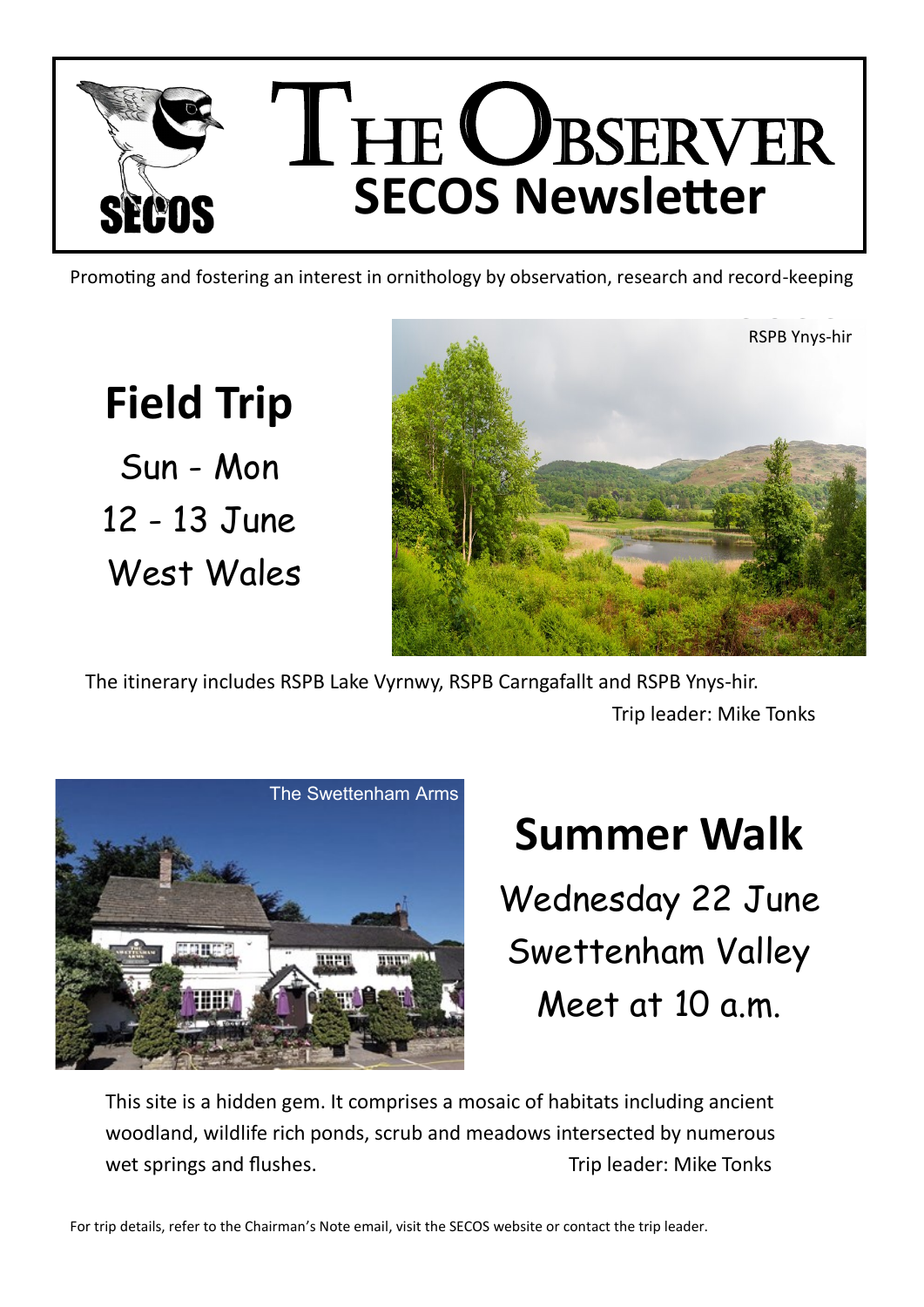## Sightings - May

## **Highlights**(first reports this month)

1<sup>st</sup> Dipper, Oystercatcher, Little Ringed Plover, Wheatear, Whinchat; 2<sup>nd</sup> Bar-tailed Godwit, Great White Egret, Lesser Whitethroat, Whimbrel; 3<sup>rd</sup> Dotterel, Hobby, Kingfisher, Mandarin Duck, Ring Ouzel; 4<sup>th</sup> Garden Warbler, Ringed Plover; 5<sup>th</sup> Egyptian Goose, White Wagtail; 6<sup>th</sup> Common Tern; 9<sup>th</sup> Grasshopper Warbler; 12<sup>th</sup> Spotted Flycatcher; 13<sup>th</sup> Yellow Wagtail; 14<sup>th</sup> Common Crossbill, Redstart, **Spotted Sandpiper**; 18<sup>th</sup> Red Kite; 25<sup>th</sup> Knot; 28<sup>th</sup> Barn Owl; 29<sup>th</sup> Cuckoo

**EHF/PHF**

| <b>Wildfowl</b>      | <b>Count</b>                               |
|----------------------|--------------------------------------------|
| Shelduck             | regular, max 33                            |
| <b>Mandarin Duck</b> | 1, $11^{th}$ & $23^{rd}$                   |
| Wigeon               | max <sub>2</sub>                           |
| Gadwall              | regular, max 5                             |
| Teal                 | max 2                                      |
| Mallard              | regular, max 241                           |
| Shoveler             | regular, max 3                             |
| <b>Tufted Duck</b>   | $11, 17^{\sf th}$                          |
| Goosander            | regular, max 5                             |
| Greylag Goose        | max 2                                      |
| Canada Goose         | regular, max 27                            |
| Egyptian Goose       | max 2, 20 <sup>th</sup> & 29 <sup>th</sup> |
| G C Grebe            | regular, max 2                             |
| Coot                 | regular, max 16                            |
| Moorhen              | regular, max 8                             |
| Mute Swan            | regular, max 10                            |

| <b>Bar-tailed Godwit - Dennis Swaby</b> |  |
|-----------------------------------------|--|



| <b>Herons &amp; Egrets</b> | <b>Count</b>   |
|----------------------------|----------------|
| <b>Grey Heron</b>          | max 5          |
| <b>Great White Egret</b>   | regular, max 2 |

| <b>Gulls &amp; Terns</b> | <b>Count</b>        |
|--------------------------|---------------------|
| <b>Black-headed Gull</b> | regular, max 18     |
| Lesser Black-b Gull      | regular, max 87     |
| <b>Herring Gull</b>      | max 19              |
| <b>Common Gull</b>       | $1, 23^{rd}$        |
| Great Black-b Gull       | $1,8$ <sup>th</sup> |
| mon Tern                 | regular, max 2      |



| <b>Raptors &amp; Owls Count</b> |                           |
|---------------------------------|---------------------------|
| Peregrine                       | regular, max 1            |
| <b>Red Kite</b>                 | 1, $18^{th}$ & $31^{st}$  |
| <b>Hobby</b>                    | 1, 3rd & 25 <sup>th</sup> |

| <b>Waders</b>              | <b>Count</b>                           |
|----------------------------|----------------------------------------|
| <b>Oystercatcher</b>       | regular, max 10                        |
| <b>L Ringed Plover</b>     | regular, max 4                         |
| <b>Ringed Plover</b>       | regular, max 4                         |
| Lapwing                    | max 17, 31st                           |
| Knot                       | 1, 25 <sup>th</sup> & 26 <sup>th</sup> |
| Dunlin                     | $2, 1^{st}$                            |
| <b>Black-tailed Godwit</b> | max 16, 23 <sup>rd</sup>               |
| <b>Bar-tailed Godwit</b>   | 1, $2^{nd}$                            |
| <b>Whimbrel</b>            | 1, 2 <sup>nd</sup>                     |
| Common Sandpiper           | regular, max 2                         |

| <b>TICLUID &amp; LEICD</b>               | сочни          |  |  |
|------------------------------------------|----------------|--|--|
| <b>Grey Heron</b>                        | max 5          |  |  |
| <b>Great White Egret</b>                 | regular, max 2 |  |  |
| EHF/PHF: Cuckoo, Hobby, Kingfisher, Reed |                |  |  |

**Warbler MGT: Barn Owl, Wheatear**, **Whinchat**, Tree Sparrow **RF: Great White Egret**, **Knot**, **Lesser Whitethroat**, Grasshopper Warbler **Congleton: The Cloud: Common Crossbill**, Redstart, Pied Flycatcher, Tree Pipit **River Dane: Dipper**, **Kingfisher**, **Mandarin Duck**, Goosander **Congleton Bypass: Dotterel**, Wheatear, Whinchat, R-l Partridge **Mossley: Spotted Flycatcher Childs Lane: Yellowhammer Mow Cop: Garden Warbler**, **Grasshopper Warbler**, **Ring Ouzel**, **White Wagtail**

**Doddington: Spotted Sandpiper**, Little Ringed Plover, Oystercatcher

**Astbury:** Common Sandpiper, Hobby

**Rode Pool: Egyptian Goose**, Kingfisher

PHF = Pump House Flash RF = Railway Flash WLF = Watch Lane Flash

EHF = Elton Hall Flash FFF = Fields Farm Flash GF = Groby Flash MGT = Maw Green Tip

**Blue text** indicates place first seen. Underline indicates high flock count (see Feb 2020 Newsletter, page 8).

Regular means 4+ days per month.